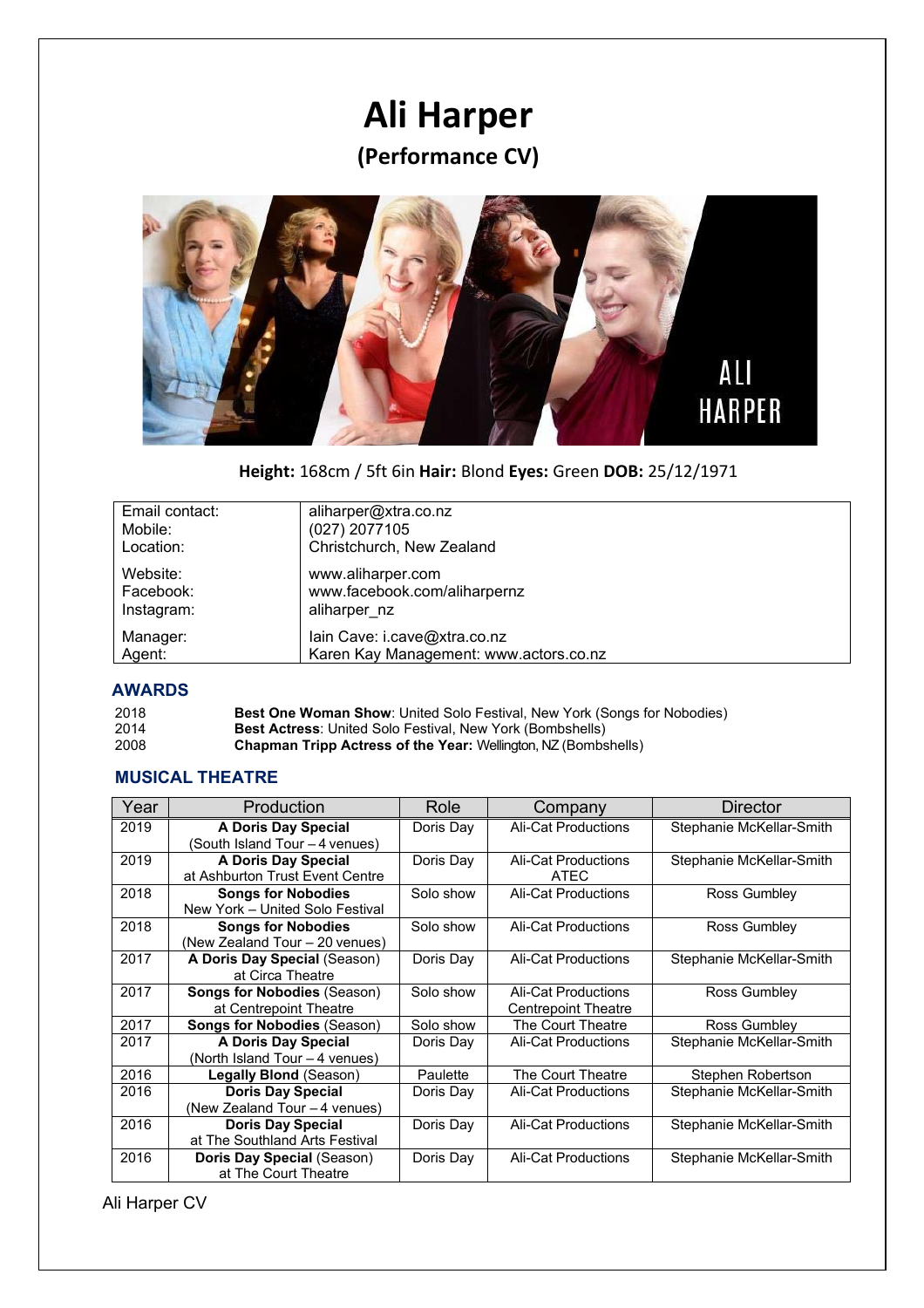# **MUSICAL THEATRE cont**

| Year          | Production                                                    | Role                  | Company                          | <b>Director</b>                     |
|---------------|---------------------------------------------------------------|-----------------------|----------------------------------|-------------------------------------|
| 2015-<br>2016 | <b>Mary Poppins (Season)</b>                                  | Mrs Banks             | The Court Theatre                | Ross Gumbley &<br>Stephen Robertson |
| 2015          | Mamma Mia (Season)                                            | Donna                 | <b>Hamilton Operatic</b>         | David Sidwell                       |
| 2014          | <b>Oklahoma</b><br>(New Zealand Tour - 12<br>venues)          | Ado Annie             | Ben Macdonald<br>Prods           | Geraldine Brophy                    |
| 2014          | <b>Blood Brothers (Season)</b>                                | Mrs Johnstone         | The Court Theatre                | Stephen Robertson                   |
| 2014          | Mamma Mia (Season)                                            | Donna                 | Tairei/DKCM Prod                 | Doug Kamo                           |
| 2013/14       | Grease (Season)                                               | Ms Lynch              | The Court Theatre                | Stephen Robertson                   |
| 2013          | <b>Pirates of Penzance</b><br>(New Zealand Tour - 12 venues)  | Edith                 | <b>Ben Macdonald</b><br>Prods    | Raymond Hawthorne                   |
| 2012          | Side by Side by Sondheim<br>(Season)                          | Soloist               | The Court Theatre                | Ross Gumbley                        |
| 2009          | I love you, you're perfect, now<br>change (Season)            | Soloist               | The Court Theatre                | Sandra Rassmussan                   |
| 2006          | <b>Guys and Dolls (Season)</b>                                | Sarah Brown           | The Court Theatre                | Sandra Rassmussan                   |
| 2006          | Jacques Brel is alive andwell<br>and living in Paris (Season) | Soloist               | Circa Theatre                    | <b>Ellie Smith</b>                  |
| 2005          | Jerry's Girls (Season)                                        | Soloist               | The Court Theatre                | Sandra Rassmussan                   |
| 2004/5        | The Rocky Horror Show                                         | Columbia              | The Court Theatre                | <b>Cathy Downes</b>                 |
| 2004          | Evita (New Zealand Tour)                                      | Eva Peron (alt)       | <b>Stetson Productions</b>       | Michael McClean                     |
| 2003/4        | The Sound of Music (Season)                                   | Maria Von<br>Trapp    | The Court Theatre                | <b>Cathy Downes</b>                 |
| 2002/3        | South Pacific (Season)                                        | <b>Nellie Forbush</b> | The Court Theatre                | <b>Cathy Downes</b>                 |
| 2002          | <b>Song and Dance</b>                                         | Solo show             | <b>Wellington State</b><br>Opera | Graeme Holland                      |
| 2001/2        | My Fair Lady (Season)                                         | Eliza Doolittle       | The Court Theatre                | <b>Cathy Downes</b>                 |
| 2001          | Rush (Season)                                                 | Sarah<br>McKenzie     | <b>Wellington State</b><br>Opera | Graeme Holland                      |
| 2001          | The Jungle Book (Season)                                      | Raksha/<br>Messua     | Circa Theatre                    | Elric Hooper                        |
| 2000          | Dirty Weekends (Season)                                       | Marigold              | Circa Theatre                    | Danny Mulheron                      |
| 1999          | <b>Sweeney Todd (Season)</b>                                  | Mrs Lovett (alt)      | Downstage Theatre                | Colin McColl                        |
| 1999          | Tell Me on a Sunday (Season)                                  | Solo show             | The Court Theatre                | Stephen Robertson                   |
| 1998          | Tell Me on a Sunday (Season)                                  | Solo show             | <b>Circa Theatre</b>             | Stephen Robertson                   |
| 1997          | <b>Caught In The Act (Season)</b>                             | Soloist               | <b>Westpac Theatre</b>           | David Sidwell                       |
| 1991          | <b>Chess (New Zealand Tour)</b>                               | Chorus                | <b>Stetson Productions</b>       | Peter Walker                        |

#### **THEATRE**

| Year    | Production                      | Role      | Company                    | Director             |
|---------|---------------------------------|-----------|----------------------------|----------------------|
| 2014    | <b>Bombshells</b>               | Solo show | <b>Ali-Cat Productions</b> | Ross Gumbley         |
|         | New York - United Solo Festival |           |                            |                      |
| 2013    | <b>Bombshells</b>               | Solo show | Ali-Cat Productions        | Ross Gumbley         |
|         | (New Zealand Tour - 19)         |           |                            |                      |
|         | venues)                         |           |                            |                      |
| 2012    | <b>Calendar Girls</b>           | Celia     | The Court Theatre          | Alison Quigan        |
| 2011/12 | <b>Shortcut to Happiness</b>    | Natasha   | The Court Theatre          | Ross Gumbley         |
| 2010    | <b>Eros</b>                     | Ingrid    | The Court Theatre          | <b>Yvonne Martin</b> |
| 2010    | On the Rocks                    | Frieda    | The Court Theatre          | Lara McGregor        |
|         |                                 | Lawrence  |                            |                      |
| 2008    | <b>Bombshells</b>               | Solo show | Ali-Cat Productions        | Ross Gumbley         |
|         | At Circa Theatre                |           |                            |                      |
| 2008    | <b>Bombshells</b>               | Solo show | Ali-Cat Productions        | Ross Gumbley         |
|         | (North Island Tour - 6 venues)  |           |                            |                      |
| 2007    | <b>Bombshells</b>               | Solo show | The Court Theatre          | Ross Gumbley         |
|         | (South Island Tour)             |           | <b>Ali-Cat Productions</b> |                      |
| 2006    | <b>Backwards in High Heels</b>  | Stella    | The Court Theatre          | Tony McCaffrey       |
| 2001    | <b>The Country Wife</b>         | Alithea   | Circa Theatre              | Ken Blackburn        |
| 1992    | <b>ANZAC</b>                    | Lily      | <b>Fortune Theatre</b>     | Campbell Thomas      |
| 1992    | <b>Stretch</b>                  | Sally     | <b>Fortune Theatre</b>     | Campbell Thomas      |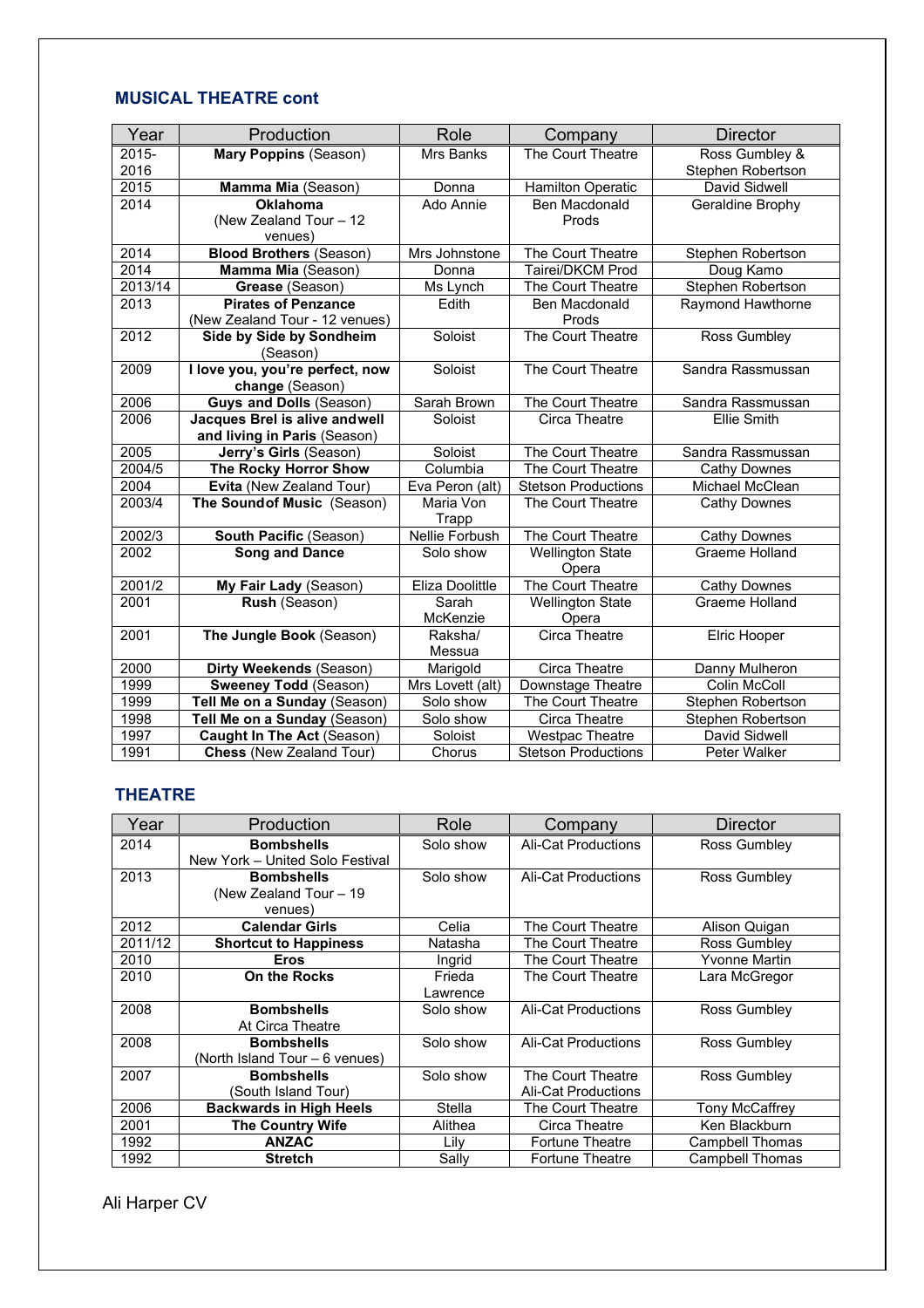| Year    | Production                                                      | Role             | Company                                         | <b>Musical Director</b> |
|---------|-----------------------------------------------------------------|------------------|-------------------------------------------------|-------------------------|
| 2020/21 | The Look of Love                                                | Soloist/Producer | <b>Ali-Cat Productions</b>                      | Tom McLeod              |
| 2020    | Circa Theatre<br>The Look of Love                               | Soloist/Producer | <b>Ali-Cat Productions</b>                      | Tom Rainey              |
|         | The Piano Centre for                                            |                  |                                                 |                         |
| 2020    | Arts & Music<br><b>Christmas Joy</b>                            | Soloist/Producer | <b>Ali-Cat Productions</b>                      | Andy Manning            |
|         | The Piano Centre for                                            |                  |                                                 |                         |
|         | Arts & Music                                                    |                  |                                                 |                         |
| 2020    | <b>Up Close and Personal</b><br>The Court Theatre               | Soloist/Producer | <b>Ali-Cat Productions</b><br>The Court Theatre | Tom Rainey              |
| 2020    | The Look Of Love                                                | Soloist/Producer | <b>Ali-Cat Productions</b>                      | Tom Rainey              |
|         | Nelson Theatre Royal                                            |                  |                                                 |                         |
| 2019    | <b>Legendary Divas</b><br><b>Carterton Event Centre</b>         | Soloist/Producer | Ali-Cat Productions                             | <b>Richard Marrett</b>  |
| 2019    | <b>Legendary Divas</b>                                          | Soloist/Producer | Ali-Cat Productions                             | <b>Richard Marrett</b>  |
| 2019    | Napier Century Theatre<br><b>The Music is Bond</b>              | Soloist          | Christchurch                                    |                         |
|         | Christchurch Town Hall                                          |                  | Symphony Orchestra                              | Tim Beveridge           |
| 2019    | <b>Legendary Divas</b>                                          | Soloist/Producer | <b>Ali-Cat Productions</b>                      | David Sidwell           |
| 2019    | Pumphouse Takapuna<br><b>Legendary Divas</b>                    | Soloist/Producer | <b>Ali-Cat Productions</b>                      | David Sidwell           |
|         | Waiheke Artworks Theatre                                        |                  |                                                 |                         |
| 2019    | <b>Legendary Divas</b><br>Nelson Theatre Royal                  | Soloist/Producer | <b>Ali-Cat Productions</b>                      | <b>Richard Marrett</b>  |
| 2018    | <b>Christmas Joy</b>                                            | Soloist/Producer | Ali-Cat Productions                             | Ali Harper/Julian Hay   |
|         | The Piano Centre for                                            |                  |                                                 |                         |
| 2017    | Arts & Music<br><b>Legendary Divas</b>                          | Soloist/Producer | <b>Ali-Cat Productions</b>                      | <b>Michael Williams</b> |
|         | Rangiora Town Hall                                              |                  |                                                 |                         |
| 2017    | Christmas Joy                                                   | Soloist/Producer | <b>Ali-Cat Productions</b>                      | Ali Harper/Julian Hay   |
|         | The Piano Centre for<br>Arts & Music                            |                  |                                                 |                         |
| 2016    | <b>Legendary Divas</b><br>at Circa Theatre                      | Soloist/Producer | <b>Ali-Cat Productions</b>                      | <b>Michael Williams</b> |
| 2016    | <b>Christmas Joy</b>                                            | Soloist/Producer | Ali-Cat Productions                             | <b>Richard Marrett</b>  |
|         | The Piano Centre for<br>Arts&Music                              |                  |                                                 |                         |
| 2015    | <b>Legendary Divas</b>                                          | Soloist/Producer | <b>Ali-Cat Productions</b>                      | David Sidwell           |
|         | 4 <sup>th</sup> Wall Theatre, New                               |                  |                                                 |                         |
| 2015    | Plymouth<br><b>Legendary Divas</b>                              | Soloist/Producer | Ali-Cat Productions                             | <b>Richard Marrett</b>  |
|         | at Ashburton Event Centre                                       |                  |                                                 |                         |
| 2015    | <b>Legendary Divas</b><br>at The Court Theatre                  | Soloist/Producer | <b>Ali-Cat Productions</b>                      | <b>Richard Marrett</b>  |
| 2014    | A Down Under Diva! Cabaret                                      | Soloist/Producer | <b>Ali-Cat Productions</b>                      | Alex Rybeck             |
| 2013    | The Metropolitan Room, NYC<br><b>Coca-Cola Christmas in the</b> | Soloist          | Best Events,                                    | Penny Dodd              |
|         | Park                                                            |                  | Christchurch                                    |                         |
| 2013    | A Down Under Diva! Cabaret<br>The Metropolitan Room, NYC        | Soloist/Producer | <b>Ali-Cat Productions</b>                      | Alex Rybeck             |
| 2013    | <b>Naughty and Nice Concert</b><br>at The Court Theatre         | Soloist/Producer | Ali-Cat Productions                             | <b>Richard Marrett</b>  |
| 2013    | <b>Naughty and Nice Concert at</b>                              | Soloist/Producer | Ali-Cat Productions                             | <b>Richard Marrett</b>  |
| 2013    | The Southward Theatre<br>The Golden Age of                      | Soloist          | Christchurch                                    | Luke DiSomma            |
|         | Hollywood                                                       |                  | Symphony Orchestra                              |                         |
| 2012    | Christchurch Town Hall<br><b>The Music is Bond</b>              | Soloist          | Christchurch                                    | Tim Beveridge           |
|         | CBS Arena                                                       |                  | Symphony Orchestra                              |                         |
| 2011    | <b>Coca-Cola Christmas in the</b>                               | Soloist          | Best Events,                                    | Penny Dodd              |
| 2010    | Park<br>Rodgers & Hammerstein                                   | Soloist          | Christchurch<br>Christchurch                    | <b>Richard Marrett</b>  |
|         | <b>Concert</b>                                                  |                  | Symphony Orchestra                              |                         |
|         | Christchurch Town Hall                                          |                  |                                                 |                         |

# **CABARET / CONCERTS Vocal range – C (below middle C) to high G**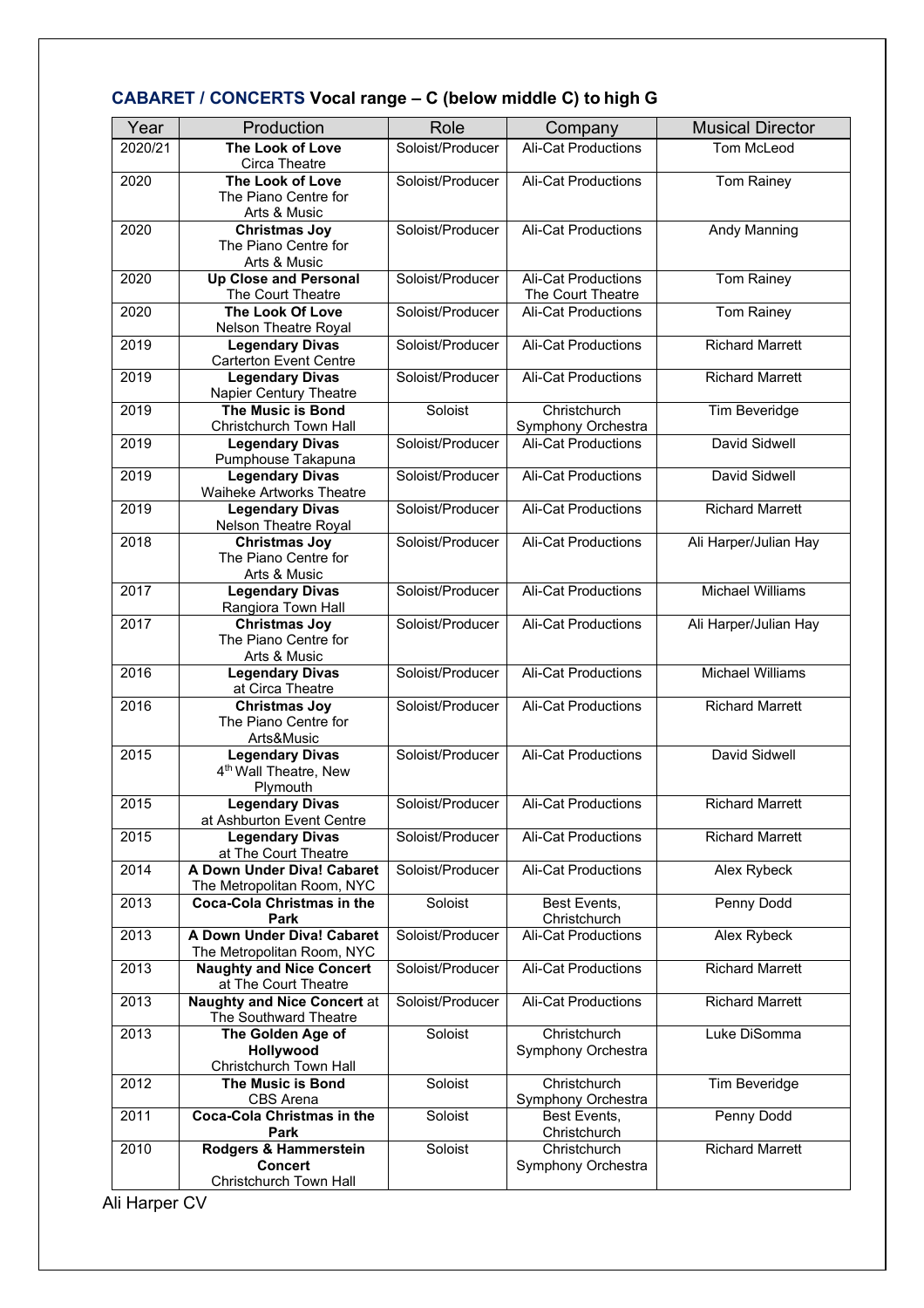# **CABARET / CONCERTS cont**

| 2010 | <b>From Sondheim to Bernstein</b><br>Christchurch Town Hall | Soloist   | Christchurch<br>Symphony Orchestra      | <b>Richard Marrett</b> |
|------|-------------------------------------------------------------|-----------|-----------------------------------------|------------------------|
| 2009 | <b>Broadway Broads</b><br>Christchurch Town Hall            | Soloist   | Christchurch<br>Symphony Orchestra      | <b>Richard Marrett</b> |
| 2007 | Ali Harper & Friends<br>Sandwiches Bar, Wellington          | Soloist   | <b>Ali-Cat Productions</b>              | <b>Tim Solly</b>       |
| 2006 | Life is Not a Dress Rehearsal                               | Solo show | <b>Christchurch Cabaret</b><br>Festival | <b>Richard Marrett</b> |
| 2004 | The Lady & Her Tramps<br>Downstage Theatre,<br>Wellington   | Solo show | <b>Wellington Fringe</b><br>Festival    | Mark Lipman            |
| 1995 | Coca-Cola Christmas in the<br>Park                          | Soloist   | Best Events,<br>Christchurch            | Penny Dodd             |

#### **TELEVISION**

| Year   | Production             | Role            | Company                   | <b>Director</b> |
|--------|------------------------|-----------------|---------------------------|-----------------|
| 2013   | <b>Hope and Wire</b>   | Dr Ali Green    |                           | Gavlene Preston |
| 2008   | The Investigator       | Kirstv          |                           | Bryan Bruce     |
| 2007   | <b>Paradise</b>        | Angela          | Gibson Group              |                 |
| 2006/8 | Dancing with the Stars | Resident singer | TV One                    | MD: Carl Doy    |
| 2001   | The Strip              | Stella          | Gibson Group              | Danny Mulheron  |
| 2000   | <b>Ivanhoe</b>         | Pregnant mother | <b>Palana Productions</b> | Declan Eames    |
| 1998   | <b>Market Forces</b>   | Fiona McGregor  | Gibson Group              | Danny Mulheron  |

#### **WRITER**

| 2020 The Look of Love    | One-Woman Cabaret Show                                          |
|--------------------------|-----------------------------------------------------------------|
| 2019 Release Our Love    | Song (Recorded & filmed with Cobham Intermediate School Chorale |
|                          | Tribute to the Christchurch Mosque Shootings)                   |
| 2016 A Doris Day Special | One-Woman Musical                                               |
| 2015 Legendary Divas     | One-Woman Cabaret Show                                          |

#### **ALBUMS (Commercial)**

| 2020 | The Look of Love (13 tracks)              |
|------|-------------------------------------------|
| 2017 | Songs for Everybody (9 tracks)            |
| 2016 | A Doris Day Special (12 tracks)           |
| 2015 | Legendary Divas (12 tracks)               |
| 2013 | Naughty and Nice double album (19 tracks) |
| 2004 | Something So Right (12 tracks)            |

#### **CRUISE SHIP GUEST ENTERTAINER**

| 2014-2020 | Sea Princess (x2)                                                                               |
|-----------|-------------------------------------------------------------------------------------------------|
|           | Pacific Pearl (x2), Pacific Dawn (x2), Pacific Jewel (x2), Pacific Eden (x2), Pacific Aria (x1) |
|           | Queen Elizabeth, Queen Mary II                                                                  |
|           | Aurora and the Arcadia (x2)                                                                     |

#### **MC & CORPORATE WORK**

- 2019 Mistress of Ceremonies – HINZ, Christchurch
- 2017<br>2015 Mistress of Ceremonies - Singapore Airlines
- 2015 Mistress of Ceremonies Home and Family Dancing with the Stars<br>2014 Mistress of Ceremonies Singapore Airlines
- 2014 Mistress of Ceremonies Singapore Airlines<br>2013 Mistress of Ceremonies Cystic Fibrosis fun
- 2013 Mistress of Ceremonies Cystic Fibrosis fundraiser
- 2013 Mistress of Ceremonies SKAL<br>2012 Mistress of Ceremonies HANZ
- 2012 Mistress of Ceremonies HANZ
- 2012 Mistress of Ceremonies SKAL
- 2000 BNZ Insurance Video Dir: John Hagen
- Inland Revenue Department Video